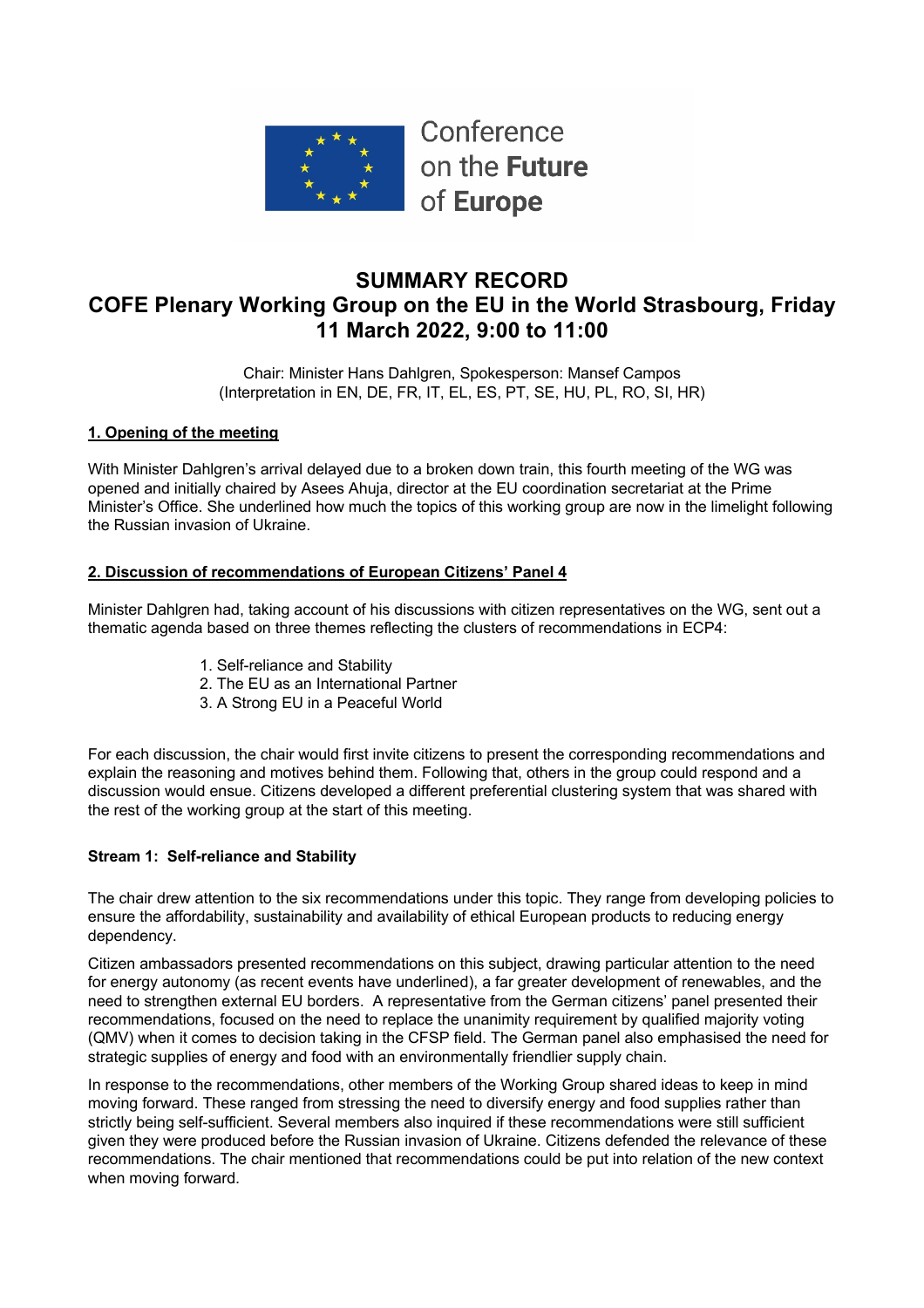Other members drew attention to a paper drafted by MEP members of the working group. The importance of the Rule of Law and making the EU as close to citizens as possible were also addressed.

#### **Stream 2: The EU as an International Partner**

The chair drew attention to the nine recommendations under this broad topic. They ranged from leveraging the EU's position as a trading partner, to improving worldwide ethical, social and environmental standards. They also suggest a more autonomous renewable energy production in Europe, as well as stronger citizen engagement.

Citizen ambassadors presented recommendations on this subject. They drew particular attention to: the need to sanction states that fail to respect standards, the need for an eco-scoring system, the desirability of banning the export of waste, the need to partner developing countries to help them shift to more environmentally and socially friendly policies and the need for transparency and accountability in EU decision taking.

Furthermore, recommendations from the Dutch national citizens panel were shared. They stressed that the EU should take advantage of its strengths, one of which was its size and ability to exert stronger influence than individual countries alone. A strong EU voice was needed to balance Russia and China, but the EU needs the ability to take faster decisions. Cooperation of European armies is necessary, even if we prefer non-violent solutions. Lithuanian national panel recommendations were also shared. They focused on: strengthening ties with the Eastern Partnership countries, placing stronger sanctions on Russia, solidarity among member states, greater attention to China and Africa and the creation of a European Minister for Foreign Affairs. German panel recommendations stressed the need for the EU Green Deal to have an external dimension – the Ukraine crisis does not mean the climate crisis is on pause.

Other representatives stressed the need to continue to include Civil Society and Social Partners in the work to promote democracy internally and externally. The Green Deal was stressed as a means to further cut off Russian influence.

#### **Stream 3: A Strong EU in a Peaceful World**

The chair drew attention to the seven recommendations here deal with a variety of issues – such as taking more decisions by qualified majority instead of unanimity, establishing joint armed forces, EU sanctions, and also recommendations related to how to better inform citizens and continue dialogue.

Citizen ambassadors presented recommendations on this subject, drawing particular attention to recommendations 21 (ending unanimity except for enlargement and fundamental principles of EU) and 26 (enlargement only after consolidating EU), a more effective sanctions tool, and joint military forces but only for defensive purposes.

Other members wished to emphasise the peace-keeping role of EU military interventions rather than the idea of the EU becoming a military alliance.

One participant felt that the term "armed forces" needs to be defined with precision and that NATO should have primacy in military matters with National parliaments having the final say on committing armed forces. The concepts of a European Defence Fund and European Joint Armed Forces were further discussed. With the Russian invasion of Ukraine on everyone's mind, defence and security and how to address them as a unified EU were key items of discussion.

Citizens called for more transparency and education for those across the EU to better understand its competencies and procedures. They stressed that this area is an example of the many overlaps that the EU in the World WG has with other WGs. This must be considered when formulating proposals moving forward.

#### **Concluding remarks**

Chair Dahlgren thanked everyone for the fruitful discussion and hoped that it had provided useful feedback for citizens. He mentioned that he had been in Versailles the previous day for the extraordinary meeting of the European Council where the heads of state and government had agreed on political, humanitarian and